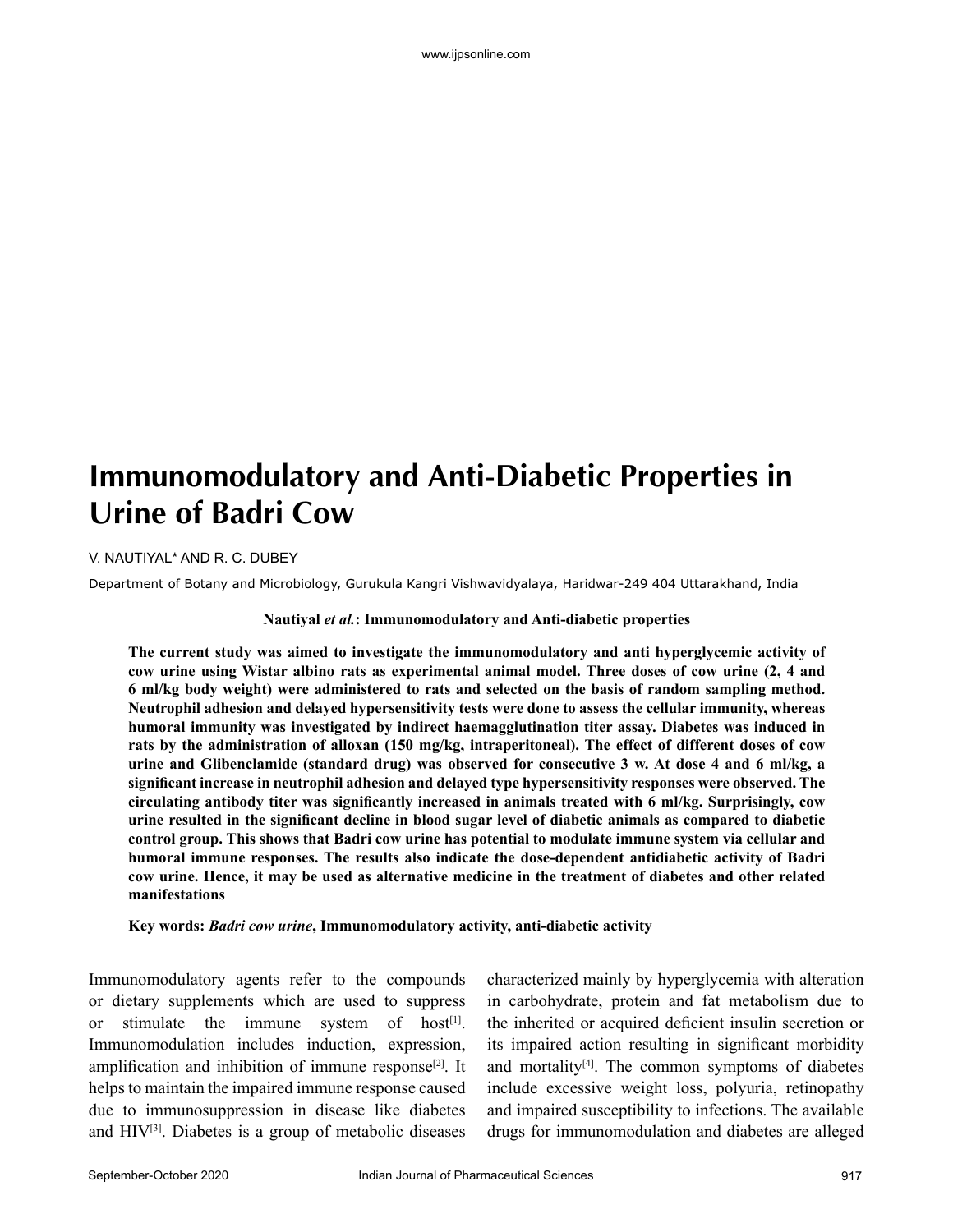to have serious side-effects on health. Therefore, new indigenous traditional sources need to be exploited as a substitute of chemical therapeutics.

In Ayurveda, there is a long tradition to use indigenous cow products as a remedy against various ailments. Indeed, the mixture of five cow-derived products for example urine, dung, milk, curd and ghee is called "*Panchgavya*". Few studies have suggested its application for health benefits $[5,6]$ . Cow urine (CU) contains water (95 %), urea (2.5 %), and mixture of minerals, salts, hormones and enzymes  $(2.5 \%)^{[7]}$ . Cow derived products has been used in the treatment of many diseases such as diabetes mellitus, hypertension, obesity, ophthalmic and skin disorders $[8,9]$ . Although, many biological properties such as antimicrobial, antioxidant and anti-inflammatory activity of cow urine have been reported $[10-12]$  but little is known about the immunomodulatory and antidiabetic potential of indigenous cow urine.

Badri cow is indigenous cattle breed of Uttarakhand predominantly found in hilly terrain (8500-9800 ft.) of the state. This is the first cattle breed of Uttarakhand to get certified by the National Bureau of Animal Genetic Resources (NBAGR), Karnal (India). These cows are smaller in size as compared to other indigenous cow breeds. The large population of the state depends on Badri cows for their economy and survival. Thus, Government of Uttarakhand has evinced keen interest for providing marketing facilities and commercialization of the cow products. Keeping in view the significance of cow urine in healthcare, the present study was undertaken to evaluate its immunomodulatory and antidiabetic potential using Wistar albino rats.

Badri cow urine was collected from the Cattle Breed Centre Champawat District of Uttarakhand state. Early morning mid-stream urine samples from healthy cows were collected in sterile screw capped transparent containers following aseptic precautions and brought to the laboratory. Cow urine was then filtered through Whatman No.1 filter paper to remove the debris and precipitated materials.

Laboratory breeds Wistar albino rats (150–200 g) of either sexes were procured from disease free animal house, Lala Lajpat Rai University of Veterinary and Animal sciences, Hisar, Haryana (India). All the animals were housed at  $25\pm1°$  in a well-ventilated Animal House under 12 h light/dark cycle. Paddy husk was used as bedding material and replaced at regular interval to keep the animals clean. All the animals were acclimatized for 7 d under standard laboratory conditions prior to initiation of experiment. The animals were fed with standard pellet diet and water *ad libitum* in Animal House (Reg. No. 1324/GO/Re/10/CPCSEA) of the Department of Pharmaceutical sciences, Gurukula Kangri Vishwavidyalaya, Haridwar. The experimental protocol was approved by Institutional Animal Ethical Committee (Ref. No. GKV/AHF/09/2018).

Fresh sheep blood was collected from local slaughterhouse. Sheep red blood cells (SRBCs) were washed three times in large volumes of pyrogen free 0.9 % normal saline and adjusted to a concentration of  $0.5x10<sup>9</sup>$  cells/ml for immunization and challenge.

The acute toxicity study was carried out following the Organization of Economic and Cooperation Development (OECD) guidelines adopting the random sampling technique. Animals of either sex were divided into four groups (six in each) and kept for overnight fasting. Group 1 was fed orally with 10 ml/kg of distilled water and served as control while Groups 2, 3 and 4 were treated with 2, 4 and 6 ml/kg of cow urine, respectively. Animals were observed for any mortality initially for first 24 h and then once daily to next seven days. The changes in general behaviour and toxicity symptoms of experimental animals were monitored during the study.

Group 1 rats received vehicle and served as control, whereas Groups 2, 3, and 4 were administered orally with 2, 4 and 6 ml/kg body weight of cow urine, respectively for 14 d.

Neutrophil adhesion test was performed following the method of Puri *et al.* [13]. The animals were pretreated with normal vehicle and different doses of cow urine for 14 d. At the end of  $14<sup>th</sup>$  d of treatment, blood samples were collected by retro-orbital plexus puncture into heparinized vacutainers and total leucocyte counts (TLC) and differential leucocyte counts (DLC) was done. After initial counts, blood samples were incubated with 80 mg/ml of nylon fiber for 15 min at 37° and then blood

**Accepted 15 October 2020 Revised 09 September 2020 Received 17 March 2020 Indian J Pharm Sci 2020;82(5):917-922**

This is an open access article distributed under the terms of the Creative Commons Attribution-NonCommercial-ShareAlike 3.0 License, which allows others to remix, tweak, and build upon the work non-commercially, as long as the author is credited and the new creations are licensed under the identical terms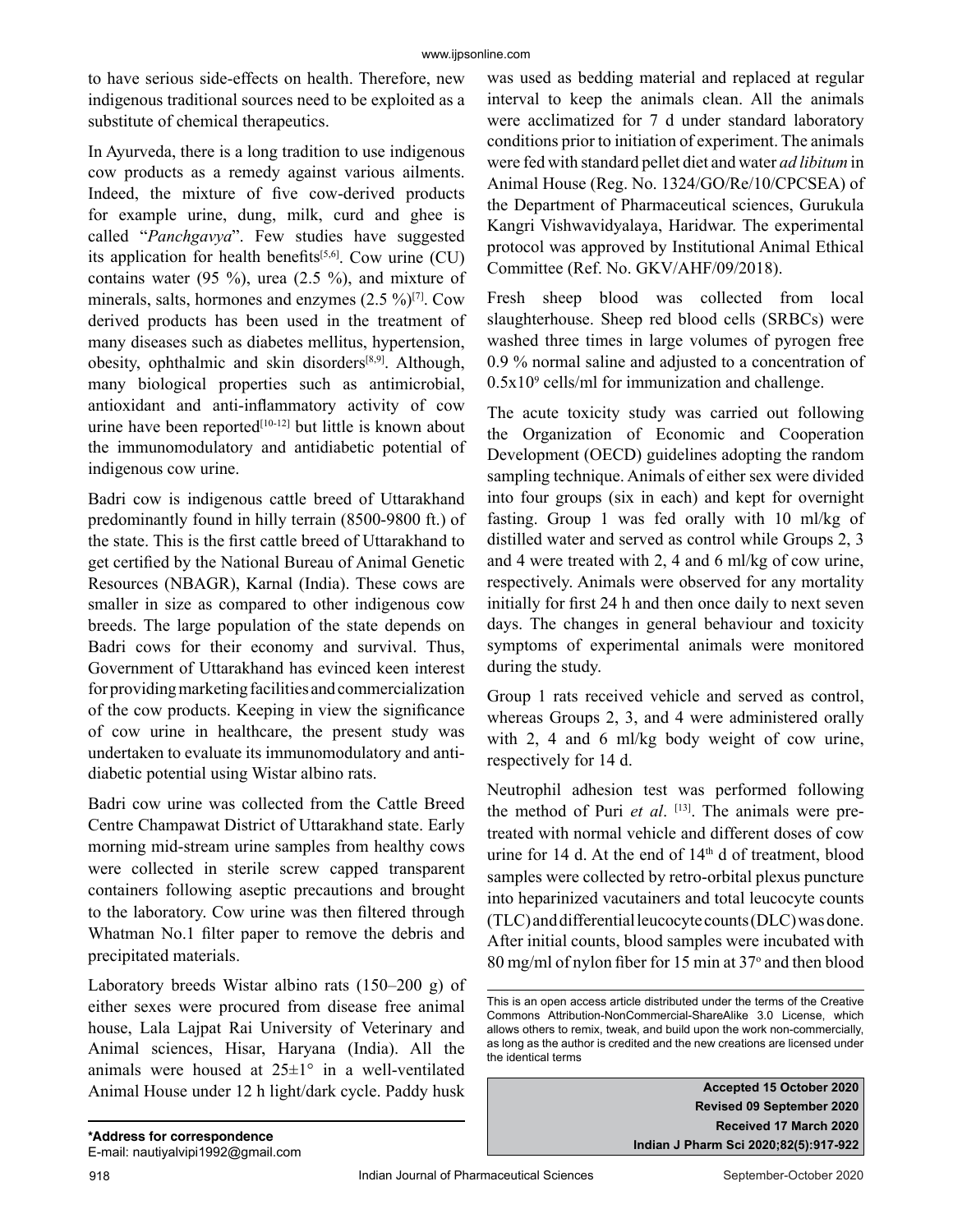samples were analyzed for TLC and DLC. The TLC and neutrophils  $(\%)$  gave neutrophil index (NI) of the blood sample. Neutrophil adhesion (%) was calculated as follows:

Neutrophiladhesion  $(%) = N I u - N I u \times 100/$ NIu, where, NIu=Neutrophil index of untreated blood sample; NIt=Neutrophil index of nylon fiber treated blood sample.

Haemagglutination antibody assay was done according to the method of Fuzele *et al*. [5]. Rats of group 2, 3 and 4 were pre-treated with respective dose of cow urine for 14 d. All rats were immunized with  $0.5 \times 10^9$  SRBC/ rat by intraperitoneally. The day of immunization was considered as day 0. All the animals were treated with cow urine for next 14 d. On d 15, blood samples were collected from each rat for HA titer. The titer value was determined by titrating serum dilutions with SRBC  $(0.025 \times 10^9 \text{ cells})$  in microtiter plates. The plates were then incubated at room temperature for 2 h and visually examined for agglutination reaction. The maximum dilution showing visible haemagglutination reaction was assigned as HA titer.

The Delayed type hypersensitivity (DTH) response was assessed according to previously described procedure  $by$ <sup>[14]</sup>. On the day of termination of treatment with cow urine, animals were immunized subcutaneously with SRBC ( $1\times10^9$ cells). On d 5 of immunization, all the animals were again challenged with  $1 \times 10^8$  cells in the left hind footpad, whereas right foot pad was injected with the same volume of normal saline and served as control for non-specific swelling. DTH response was examined measuring the increased foot pad thickness after 24 h of challenge by Vernier caliper.

Animals were kept on overnight fasting. Diabetes was induced in experimental animals by the administration of single intraperitoneal dose of freshly prepared alloxan monohydrate (150 mg/kg) in 0.9 % sodium chloride<sup>[15]</sup>. Glibenclamide (10 mg/kg) was used as standard drug. On the  $3<sup>rd</sup>$ d, blood glucose level of animals was measured and the diabetic rats were divided into six groups consisting of six animals in each. The group

1, 2 and 3 was served as normal vehicle, diabetic and standard drug control, respectively. Group 4, 5 and 6 received 2, 4 and 6 ml/kg body weight of cow urine orally. Blood samples were collected from tail vein at weekly intervals till three weeks and blood sugar level of animals was analyzed by glucometer. Body weight of the animals was also recorded during this study.

The statistical significance was analyzed by using one-way Analysis of Variance (ANOVA) followed by post hoc t-test with Bonferroni's comparison. All the values were expressed as mean $\pm$ SEM and p<0.05 was considered significant.

The toxicity study was designed in order to get the range of safe dose that could be used for subsequent experiments. The administration of different doses of Badri cow urine did not showed any mortality after 7 d even at dose 6 ml/kg. The animals did not show any sign and symptoms of toxicity like diarrhea, changes in skin color, convulsion, lacrimal secretion, piloerection and changes respiratory pattern during the study.

The increased neutrophil count was observed in all treatment groups. The nylon fiber treated blood sample showed low neutrophil count due to adhesion of neutrophils to the nylon fibers. Neutrophil adhesion was found significantly  $(p<0.001)$  more in group 3 and 4 as compared to control (Table 1).

The hemagglutination titer was used to assess the effect of cow urine on humoral immune response. The increased titer value was observed in all treatment groups but the significant  $(p<0.05)$  rise was found in animals that received high dose (6 ml/kg) as compared to control group (Table 2).

DTH response was performed to determine the effect of cow urine on cell-mediated immune response. The DTH response increased significantly  $(p<0.05)$  at dose 2 ml/kg. Although, more significant  $(p<0.001)$  DTH response was observed at dose 4 and 6 ml/kg (Table 2).

The administration of alloxan monohydrate (150 mg/ kg, intraperitoneal) showed increase fasting blood sugar level of animals on 3rd d (Fig. 1). The blood sugar

**TABLE 1: NEUTROPHIL ADHESION TEST**

| <b>Groups</b>               | TLC            |                | <b>Neutrophil %</b> |                 | Neutrophil index (NI) |                  | Neutrophil                      |
|-----------------------------|----------------|----------------|---------------------|-----------------|-----------------------|------------------|---------------------------------|
|                             | UTB            | <b>NFTB</b>    | <b>UTB</b>          | <b>NFTB</b>     | <b>UTB</b>            | <b>NFTB</b>      | adhesion (%)                    |
| Group 1 (Vehicle control)   | $7.4 \pm 0.13$ | $6.9 \pm 0.08$ | $25.3 \pm 0.16$     | $24.4+0.29$     | $188.4 \pm 3.46$      | $169.6 \pm 3.23$ | $9.8 + 2.07$                    |
| Group $2(2 \text{ ml/kg})$  | $7.7 \pm 0.11$ | $7.1 \pm 0.08$ | $30.1 \pm 0.16$     | $27.1 \pm 0.48$ | $231.6 + 2.19$        | $194.8 + 4.16$   | $15.9 + 1.57$                   |
| Group $3(4 \text{ ml/kg})$  | $7.9 \pm 0.12$ | $7.3 \pm 0.12$ | $34.5 \pm 2.4$      | $23.8 + 0.39$   | $272.6+3.68$          |                  | $175.1 + 3.55$ $35.7 + 1.53***$ |
| Group 4 $(6 \text{ ml/kg})$ | $8.3 \pm 0.11$ | $7.8 \pm 0.13$ | $35.5 \pm 0.20$     | $22.0 + 0.56$   | $295.9 \pm 3.66$      | $172.4 \pm 6.32$ | $41.7 \pm 2.09***$              |

All values are expressed as mean±SEM of six observations. TLC-Total leucocyte count, UTB -Untreated blood, NFTB- Nylon fibre treated blood; \*\*\*p<0.001 as compared to control group.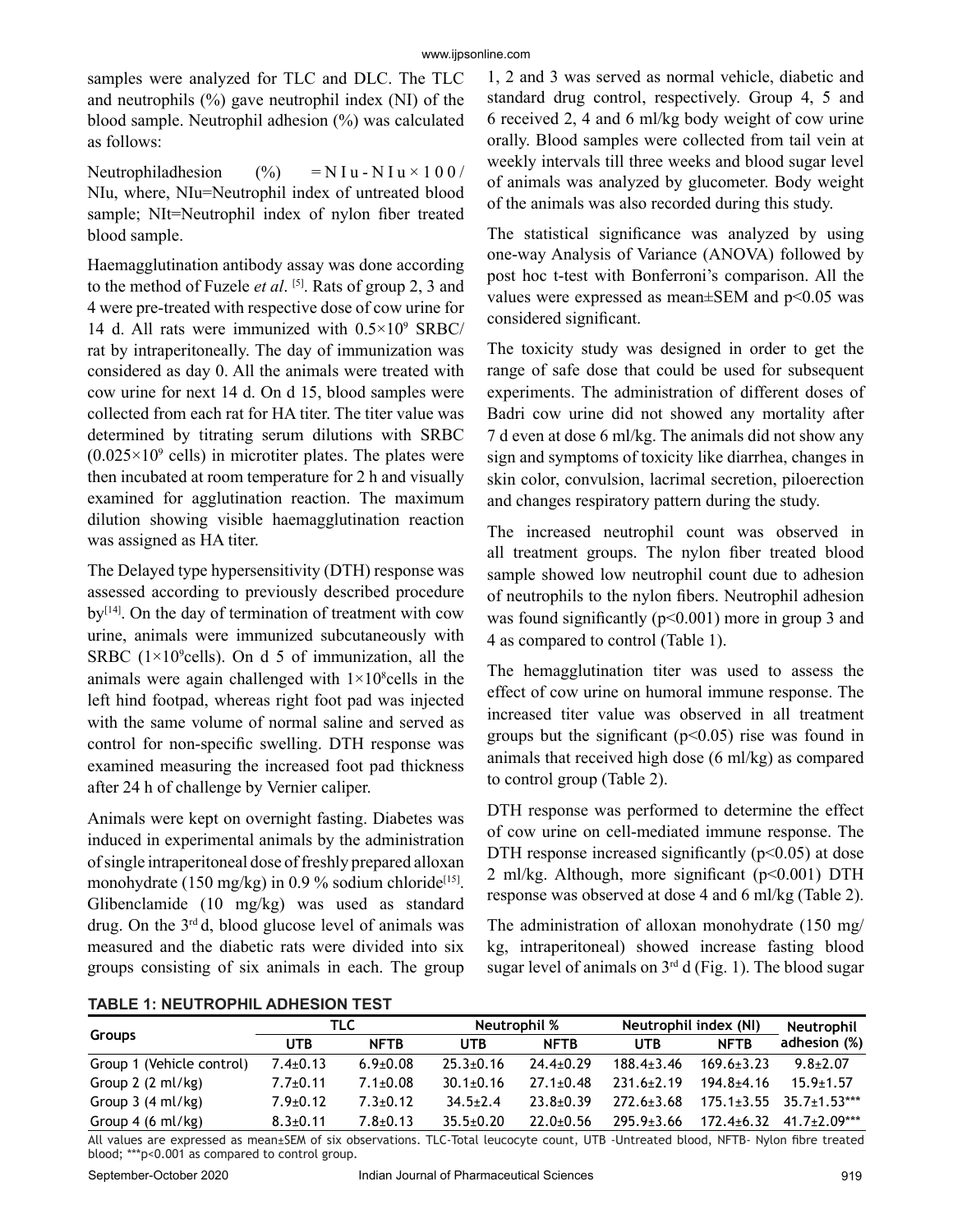levels of diabetic control group remained stable, while blood sugar level decreased significantly  $(p<0.01)$ , p<0.001) in all treatment groups. The treatment of cow urine once in a day up to three weeks resulted a dosedependent falls in blood sugar levels. The sugar level of animals decreased significantly ( $p<0.001$ ) from 7<sup>th</sup> d

**TABLE 2: HAEMAGGLUTINATION (HA) TITER AND DELAYED HYPERSENSITIVITY (DTH) RESPONSE**

| Group     | Dose    | <b>HA Titer</b>   | DTH response<br>(mm) |  |
|-----------|---------|-------------------|----------------------|--|
| Group 1   | Normal  | $101.3 \pm 17.37$ | $0.26 \pm 0.31$      |  |
| (Control) | vehicle |                   |                      |  |
| Group 2   | 2 ml/kg | $149.3 \pm 21.34$ | $0.41 \pm 0.43$ *    |  |
| Group 3   | 4 ml/kg | $192.3 \pm 28.63$ | $0.56 \pm 0.31***$   |  |
| Group 4   | 6 ml/kg | 362.6±69.46*      | $0.71 \pm 0.43***$   |  |

All values are expressed as mean±SEM of six observations. \*p<0.05, \*\*\*p<0.001 as compared to control.

of treatment. No significant changes were observed in blood sugar level and body weight of vehicle control animals. The reduction in body weight was found in diabetic rats which were restored by cow urine treated animals (Fig. 2). The significant weight gain was observed in animals treated with 4 and 6 ml/kg of cow urine.

In Indian traditional system of medicine 'Ayurveda', cow urine has been as used as folk medicine to get rid of several diseases. In the present study, the non-toxic effect of cow urine was established by carrying out acute toxicity studies. The different doses of cow urine (2, 4, and 6 ml/kg) did not showed any toxic symptoms up to the end of the study. Although, clinical trials and specific pharmacological studies need to be done prior to human consumption of cow urine and its related products. It has been reported that the pathophysiological conditions of



**Fig. 1:** The effect of cow urine on blood sugar level of diabetic rats.



**Fig. 2:** The effect of different doses of cow urine on body weight (g) of alloxan-induced diabetes in rats.

920 **Indian Journal of Pharmaceutical Sciences** September-October 2020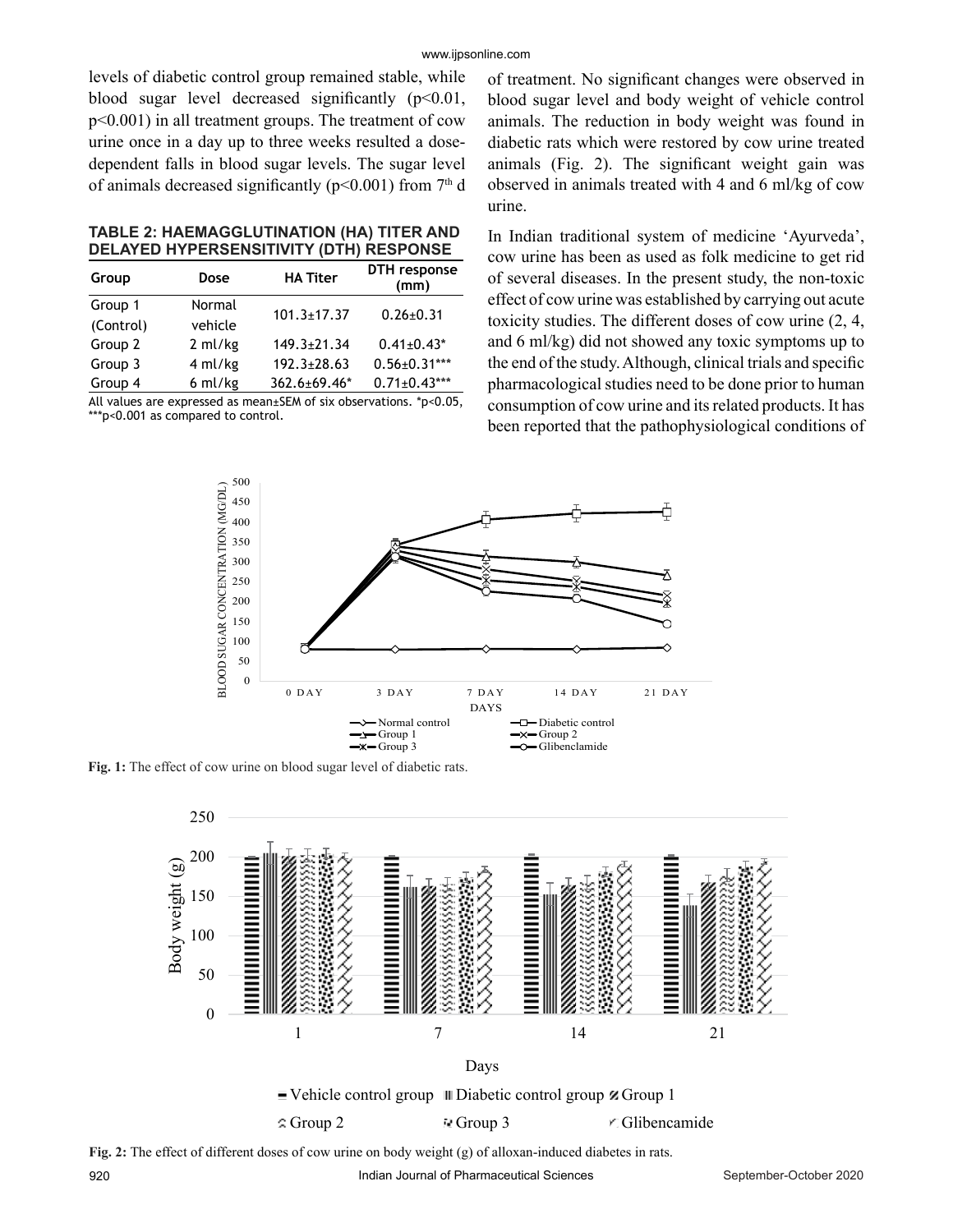animals in gastrointestinal and hematological disorders are closely related to humans<sup>[16]</sup>.

In this study, we found that cow urine possesses the immunostimulant and anti-diabetic activity in experimental animals. The three different methods were used to observe the cellular and humoral immune responses of experimental animals. The margination of neutrophils in blood is mediated by the interactions of β2 integrins for firm adhesion<sup>[17]</sup>. The adherence of neutrophil to nylon fibers was found increased at dose 4 and 6 ml/kg. This might be due to the upregulation of β2 integrins. Previously, a similar study has also been done by[18] who reported 27 % neutrophil adhesion in cow urine treated animals.

The haemagglutination test was performed to confirm the effect of cow urine on humoral immune response. The increased antibody titer was found in all treatment groups but the significant increase was observed at dose 6 ml/kg. This could be due to the stimulation of B cells that interact with antigen and proliferating and differentiating into antibody producing cell $[19]$ . Antibodies binds to antigens specifically and neutralize as well as eliminate them by cross-linking to form latex that ingested by phagocytosis<sup>[20]</sup>. Noteworthy, the titer value was found the highest at the maximum tested dose of cow urine.

DTH response is related to the cell-mediated immune response. The response was found significantly high at both low and high doses. This indicates the ability of cow urine to enhance the cell-mediated immunity. DTH reactions are stimulated by T cells, macrophages and memory  $T$  cells<sup>[21]</sup>. Antigen-induced  $T$  cells are converted to lymphoblast followed by secretion of cytokines that mediate the local inflammation reactions.

The antidiabetic activity of cow urine indicates its ability to provide significant protection against diabetes in alloxan induced diabetic rats. Alloxan is an unstable organic compound which is widely used to induce diabetes in experimental animals to evaluate antidiabetic potential of any formulation or compound. The synthesis of alloxan takes place by the oxidation of uric acid[22]. It has selective toxic effect on beta cells of pancreas where it reduced to dialuric acid and then reoxidation occurs to form back alloxan that leads to generate radicals[23]. These free radicals are responsible for diabetes induction in alloxan-treated experimental animals. The excessive oxidative stress increases the free fatty acid and blood sugar level of the body. The ability of cow urine in reducing blood sugar level indicates its efficacy to neutralize the free radicals by showing antioxidant effect<sup>[24,25]</sup>. Streptozotocin-induced diabetes model used by Gururaja *et al*. [26], reported significant antidiabetic effect of cow urine distillate. Alloxan-induced diabetes resulted in the characteristic weight loss of animals. Although, the significant recovery was observed in cow urine-treatment groups at the end of this study.

It may be concluded that the cellular immunity was enhanced in dose-dependent manner, while humoral immune response got increased at all doses but significant at higher dose of cow urine. The result obtained on the anti-diabetic study also revealed that cow urine has potential to maintain blood sugar level in alloxan-induced diabetic rats.

## **Acknowledgements:**

The authors acknowledge the Head, Department of Botany and Microbiology for providing laboratory facilities, the Head, Department of Pharmaceutical Science for Animal House facility and the Project Head, Cattle Breed Centre, Champawat (Uttarakhand) for providing Badri cow urine.

#### **Conflict of Interest:**

The authors declare that they have no conflict of interest.

## **REFERENCES**

- 1. Husain A, Kaushik A, Awasthi H, Singh DP, Khan R, Mani D. Immunomodulatory and antioxidant activities of fresh juice extracts of *Brahmi* and *Guduchi*. Indian J Tradit Knowl 2017;16(3):498-505.
- 2. Nasr-Bouzaiene N, Sassi A, Bedoui A, Krifa M, Chekir-Ghedira L, Ghedira K. Immunomodulatory and cellular antioxidant activities of pure compounds from *Teucrium ramosissimum* Desf. Tumor Biol 2016;37(6):7703-12.
- 3. Malagi KJ, Kamath M. Impact of herbs on immunomodulation in diabetes mellitus. J Diabetes Metab Disord Control 2018;5(2):74-6.
- 4. Zheng Y, Ley SH, Hu FB. Global aetiology and epidemiology of type 2 diabetes mellitus and its complications. Nat Rev Endocrinol 2018;14(2):88-98.
- 5. Fulzele SV, Satturwar PM, Joshi SB, Dorle AK. Study of the immunomodulatory activity of Haridradi ghrita in rats. Indian J Pharmacol 2003;35(1):51-4.
- 6. Raut AA, Vaidya AD. *Panchgavya* and cow products: A trail for the Holy Grail. J Ayurveda Integr Med 2018;9(1):64-6.
- 7. Khanduja S, Jain P, Sachdeva S, Phogat J. Cow urine keratopathy: A case report. J Clin Diagn Res 2017;11(4):3-4.
- 8. Hoh JM, Dhanashree B. Antifungal effect of cow's urine distillate on *Candida* species. J Ayurveda Integr Med 2017;8(4):233-7.
- 9. Nath R, Behera LM. Ethnomedicinal plants used against skin diseases by the tribals of Kuchinda sub-division of Sambalpur district in western Odisha. J Med Plants 2018;6(3):38-42.
- 10. Lavania M, Dalal J, Cheema S, Nautiyal C S, Lal B. *In vitro*